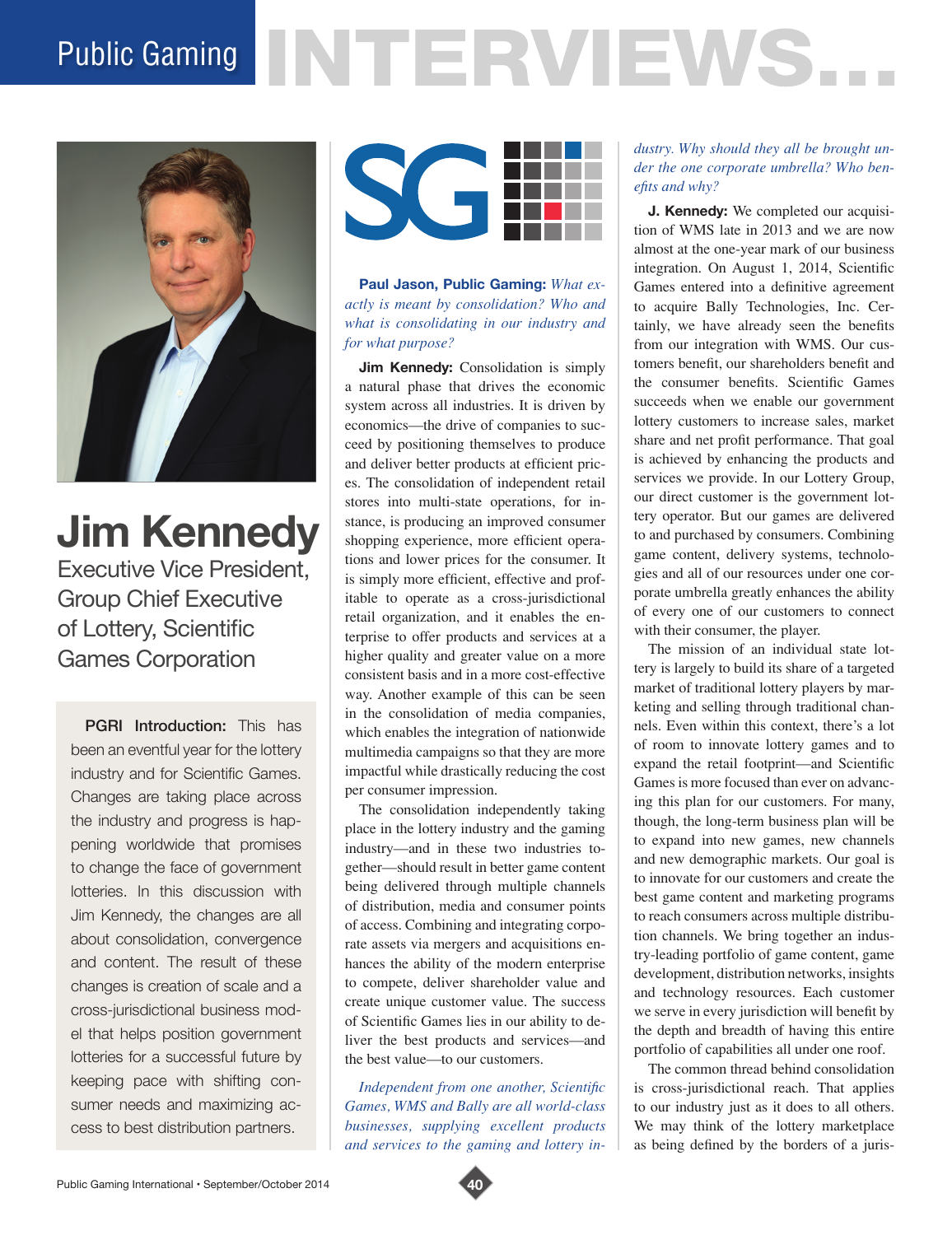diction, state or province. But the modern digital-age consumer does not think this way. Multi-state retailers do not think this way. The media companies that are a part of the firmament of all powerhouse consumer brands do not think this way. And for all lottery operators, future success will involve working together with other jurisdictional operators to build national brands as well as the multi-national distributional, media and promotional strategies that drive the success of those brands. The integration with WMS has given us improved scale, diversity of capabilities and cross-jurisdictional reach in ways that help our customers optimize their business plans—and not just now but into a future filled with new opportunities and competitive challenges.

## *You said that it is the convergence in the consumer marketplace that is driving supply-side industry consolidation. How is consumer behavior changing? More specifically, how is the behavior of the recreational gamer and lottery player changing?*

**J. Kennedy:** Gaming options for the consumer have become available everywhere, through all varieties of distribution channels and venues. The notion that the lottery player doesn't play other games of chance may have been true when they had to get on an airplane to go to a casino. But that's no longer true. Now, well over a third of the population of the United States lives within 25 miles of a casino. And research is mounting that indicates the cross-over between lottery and casino play, going both ways, is increasing every day.

The modern consumer enjoys variety and is much more willing than past generations to experiment with new forms of recreational gaming. Their willingness to adopt new devices and services, and to try new shopping and entertainment options, is completely reshaping the consumer marketplace. This appetite for what's new, different and innovative will apply to recreational gaming as well. The modern consumer may not even go into c-stores, or be satisfied with a limited network of landbased retailers where they can buy lottery games. This is especially true for the younger demographic who grew up in the digital age of non-stop change and fresh alternatives to stimulate their interest and engagement on a personal level.

The consolidation of operations to address these trends is happening on the content side—the consumer wants to have the option to play different games. And it's happening on the distribution side—the consumer wants the option of self-serve systems, to buy and engage via the internet, and to buy in all varieties of storefront locations including restaurants, financial institutions, as well as at Costco, Wawa, Walmart, Walgreens and all the other big-box retailers. C-stores will always be a major channel for lottery products. However, even they are consolidating or being absorbed by large chain operators.

Again, we are clearly seeing consolidation happening on the media side as well. Lotteries have collaborated with each other to take full advantage of this media consolidation—delivering promotional information over the internet and other media, integrating with TV game shows that feature lottery winners, and potentially collaborating with the brand, messaging and promotional strategies of other consumer brands. This is smart customer marketing using today's best strategies.

It is partly a chicken before the egg scenario. Marketers must adapt to trends in consumer behavior. But the trends will gain momentum as consumers adapt to advances in consumer marketing. As the industry consolidates and as companies like Scientific Games make it easier and easier for the consumer to access multiple varieties of games from more and more consumer access points, this will drive further consumer migration among game categories and distributional channels. This may sound like a mixed blessing if a company thinks that it has a monopoly over consumer behavior. But there are three things to consider. First, making life easier and more convenient for the consumer is never a bad thing, especially if you are the first-mover and stay close to the consumer. Second, delivering more and better game content along with easier access for the consumer to buy the product will absolutely expand the market. And third, operators, traditional retailers and suppliers don't really have a choice. It is the consumer who ultimately decides. The marketers who give consumers what they want—ideally, anticipating what they will want and making sure it is already there waiting for them will succeed. Any strategy based on offering the consumer access to lottery products at a limited variety of access points will result in lost market share, declining sales and declining net returns to good causes.

*Why is consolidation a positive thing for those government lotteries that focus on traditional lottery products and aren't necessarily interested in the digital realm and iLottery games?* 

**J. Kennedy:** Consolidation is a positive thing for government lotteries because it offers a more efficient system for creating and delivering the games consumers want and making the games available where and when players want to play. Lotteries already have scale in the one area that all businesses strive hardest to achieve—they have lots of customers. It is more important than ever —and especially so for the lottery operator that focuses on traditional lottery games sold through land-based retail stores—to enhance the consumer connection, to maximize the brand power of lottery and create relationships with players, and to turn anonymous consumers into loyal, repeat customers. Consolidation is strengthening the important area of consumer insights which in turn informs a lottery's marketing strategy to be relevant with its consumers.

*It does seem like everyone agrees on the importance of building national brands. That would seem to mean that state lotteries need to integrate a cross-jurisdictional approach to everything from brand messaging, to promotions, and to business processes that facilitate cross-jurisdictional distribution.* 

**J. Kennedy:** At the end of the day, consumers play games, whether they are Powerball® games, Jumbo Bucks instant games or the new MONOPOLY Millionaires' Club™ national game. We are looking at how game content can be shared and leveraged from one category to another across all industry sectors. Along with our WMS colleagues, we are researching consumer behavior as it manifests differently in various regional and state markets, across game categories like lottery and electronic games, and across different gaming venues and points of consumer access like retail stores, internet, casinos, self-serve, etc. We've learned that the appeal of different game concepts and popular licensed properties bridges game categories. The content is shareable across all categories. Scientific Games is now in a position to introduce concepts that are successful in the electronic games environment to the lottery player, and vice-versa. And even with the addition of all the game content and capabilities of WMS, we are very open to col-